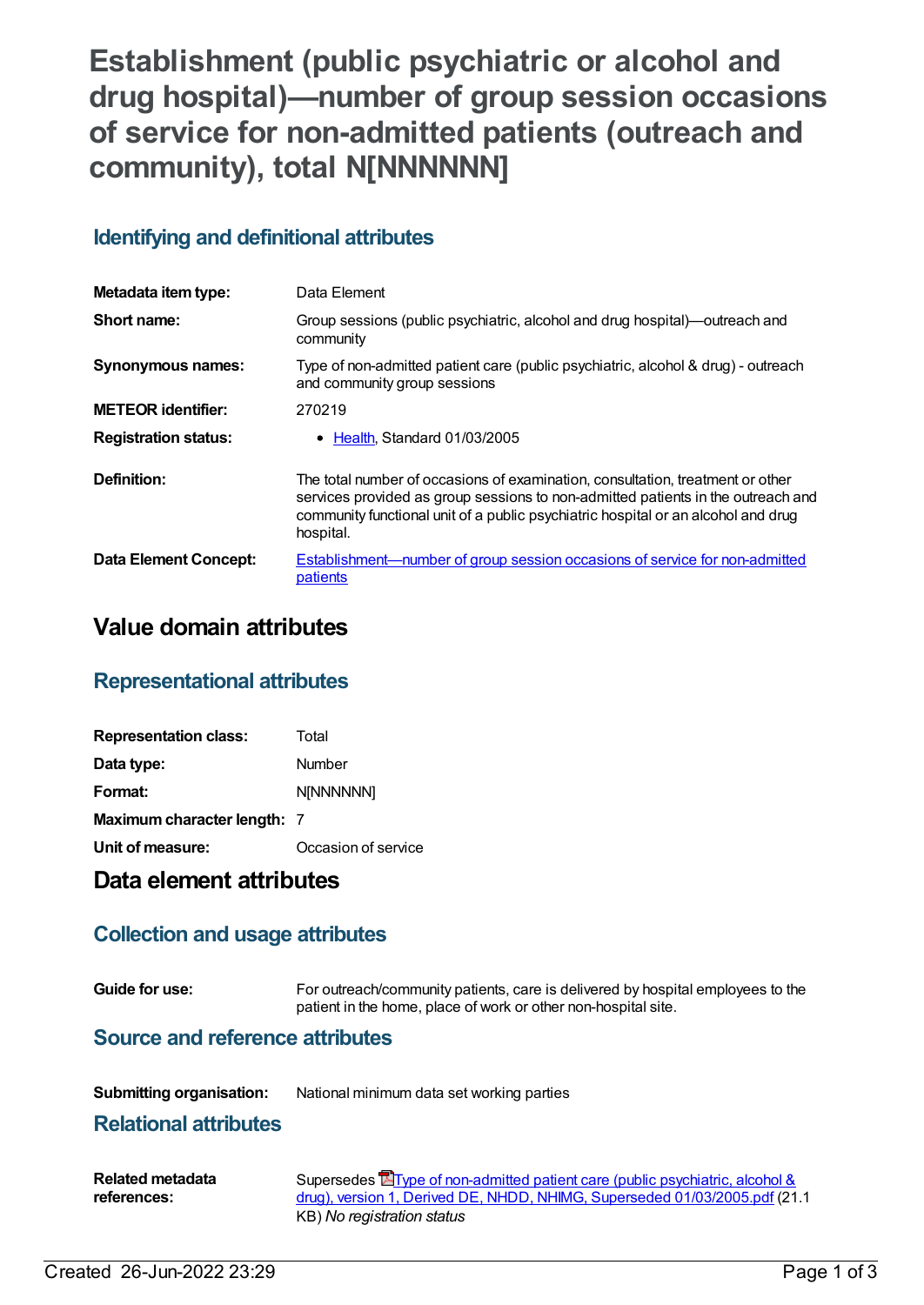*Implementation start date:* 01/07/2005

*Implementation end date:* 30/06/2006

Public hospital [establishments](https://meteor.aihw.gov.au/content/334285) NMDS[Health](https://meteor.aihw.gov.au/RegistrationAuthority/12), Superseded 23/10/2006

*Implementation start date:* 01/07/2006 *Implementation end date:* 30/06/2007

Public hospital [establishments](https://meteor.aihw.gov.au/content/345139) NMDS 2007-08[Health](https://meteor.aihw.gov.au/RegistrationAuthority/12), Superseded 05/02/2008

*Implementation start date:* 01/07/2007 *Implementation end date:* 30/06/2008

Public hospital [establishments](https://meteor.aihw.gov.au/content/362302) NMDS 2008-09[Health](https://meteor.aihw.gov.au/RegistrationAuthority/12), Superseded 03/12/2008

*Implementation start date:* 01/07/2008

*Implementation end date:* 30/06/2009

Public hospital [establishments](https://meteor.aihw.gov.au/content/374924) NMDS 2009-10[Health](https://meteor.aihw.gov.au/RegistrationAuthority/12), Superseded 05/01/2010

*Implementation start date:* 01/07/2009

Public hospital [establishments](https://meteor.aihw.gov.au/content/386794) NMDS 2010-11[Health](https://meteor.aihw.gov.au/RegistrationAuthority/12), Superseded 18/01/2011

*Implementation start date:* 01/07/2010

*Implementation end date:* 30/06/2011

Public hospital [establishments](https://meteor.aihw.gov.au/content/426900) NMDS [2011-12Commonwealth](https://meteor.aihw.gov.au/RegistrationAuthority/10) Department of Health, Recorded 16/07/2015 [Health](https://meteor.aihw.gov.au/RegistrationAuthority/12), Superseded 07/12/2011

*Implementation start date:* 01/07/2011 *Implementation end date:* 30/06/2012

Public hospital [establishments](https://meteor.aihw.gov.au/content/470656) NMDS 2012-13[Health](https://meteor.aihw.gov.au/RegistrationAuthority/12), Superseded 07/02/2013